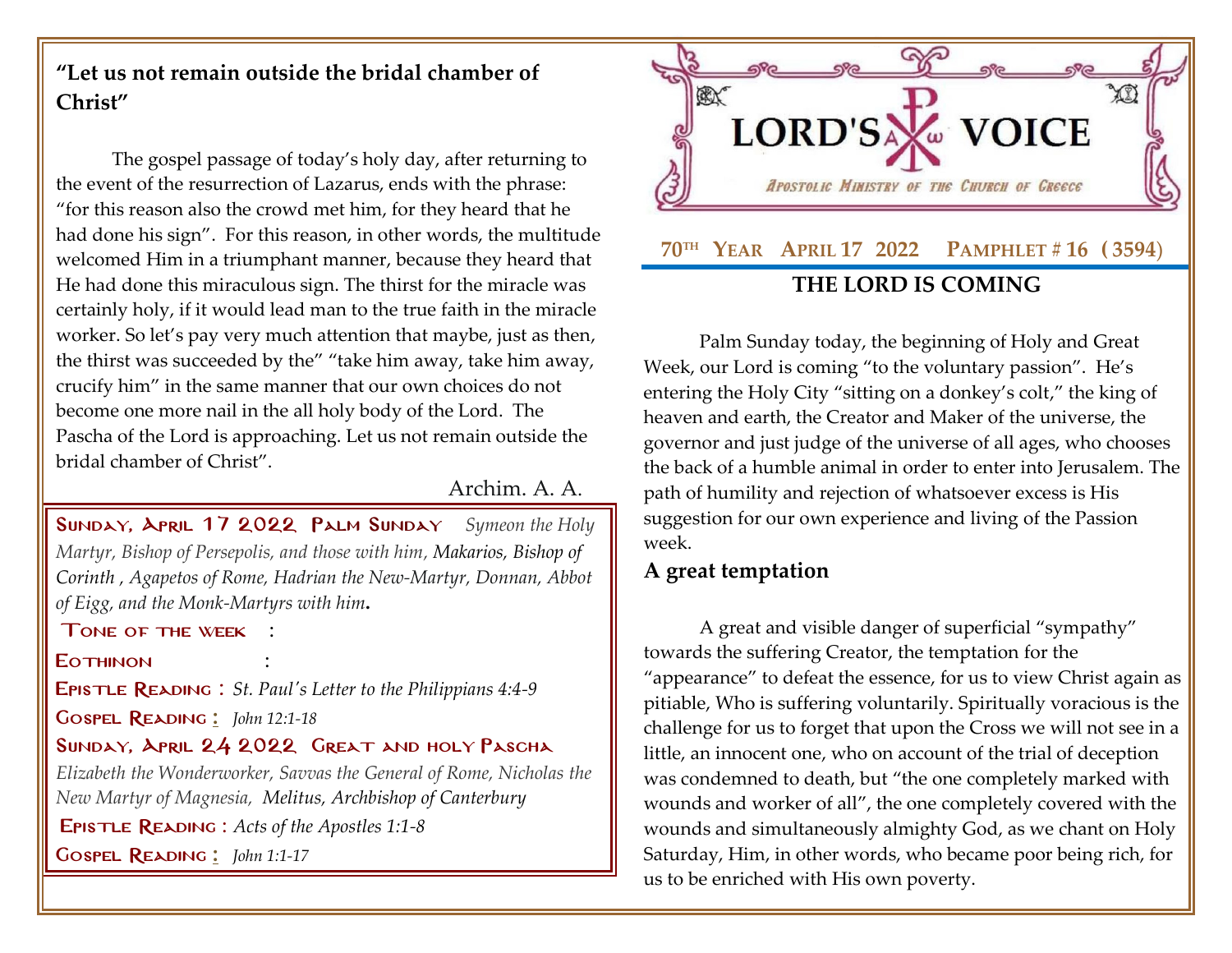#### THE SUNDAY GOSPEL ((John 12:1-18)

Six days before Passover, Jesus came to Bethany, where Lazaros was, whom Jesus had raised from the dead. There they made him a supper; Martha served, and Lazaros was one of those at table with him. Mary took a pound of costly ointment of pure nard and anointed the feet of Jesus and wiped his feet with her hair; and the house was filled with the fragrance of the ointment. But Judas Iscariot, one of his disciples (he who was to betray him), said "Why was this ointment not sold for three hundred denarii and given to the poor?" This he said, not that he cared for the poor but because he was a thief, and as he had the money box he used to take what was put into it. Jesus said, "Let her alone, let her keep it for the day of my burial. The poor you always have with you, but you do not always have me." When the great crowd of the Jews learned that he was there, they came, not only on account of Jesus but also to see Lazaros, whom he had raised from the dead. So the chief priests planned to put Lazaros also to death, because on account of him many of the Jews were going away and believing in Jesus. The next day a great crowd who had come to the feast heard that Jesus was coming to Jerusalem. So they took branches of palm trees and went out to meet him, crying, "Hosanna! Blessed is he who comes in the name of the Lord, even the King of Israel!" And Jesus found a young donkey and sat upon it; as it is written, "Fear not, daughter of Zion; behold, your king is coming, sitting on a donkey's colt!" His disciples did not understand this at first; but when Jesus was glorified, then they remembered that this had been written of him and had been done to him. The crowd that had been

with him when he called Lazaros out of the tomb and raised him from the dead bore witness. The reason why the crowd went to meet him was that they heard he had done this sign.

Let's see, however, in order, certain very didactic things from the gospel narration of today's great feast of the Lord. Judas, "the servant and sly one", the representative of those servants and those friendly with the devil of each age, or moment of time, is worrying supposedly for the poor. It wounds him supposedly, that money is being given for the costly myrrh with which Mary, the sister of Lazarus, anointed the feet of Jesus, whereas they could have been given to the poor. The cause both of his own behavior and of all those who imitate his conduct, is theft, and furthermore double. It was he who kept the treasury, taking out of its content, for his own benefit. A simple thievery, on the one hand, in human terms, but it is not just this that burdens him, however. Judas, who never "wished to understand", in a high minded and ungrateful manner, is now accusing the father of not being interested in his children. He audaciously is maintaining that he himself has in him greater love and care than Jesus, who for three entire years before him, did not cease benefactoring, working miracles for the poor and the indigent and scorned of this world. Christ is in the house of His friend Lazarus, and, whereas all these things and very many other ineffable things are happening, a multitude of people have gathered, in order to see both Lazarus who resurrected from the dead, as well as Him who resurrected him. The high priests and the rulers of the people have already perceived that Lazarus comprises a cause for many to believe in Christ. So, the clouds, despite the "Hosannah's" of the following day, have already thickened above the Holy City, the volcano of wickedness in the hearts of the Jews already begins exploding. "The mob of the god-killers" already is moving and "wills in vain" against the only innocent one, He who opened, his mouth and embrace very many times, in order to show them the truth, to illumine their darkness, to call them to repentance.